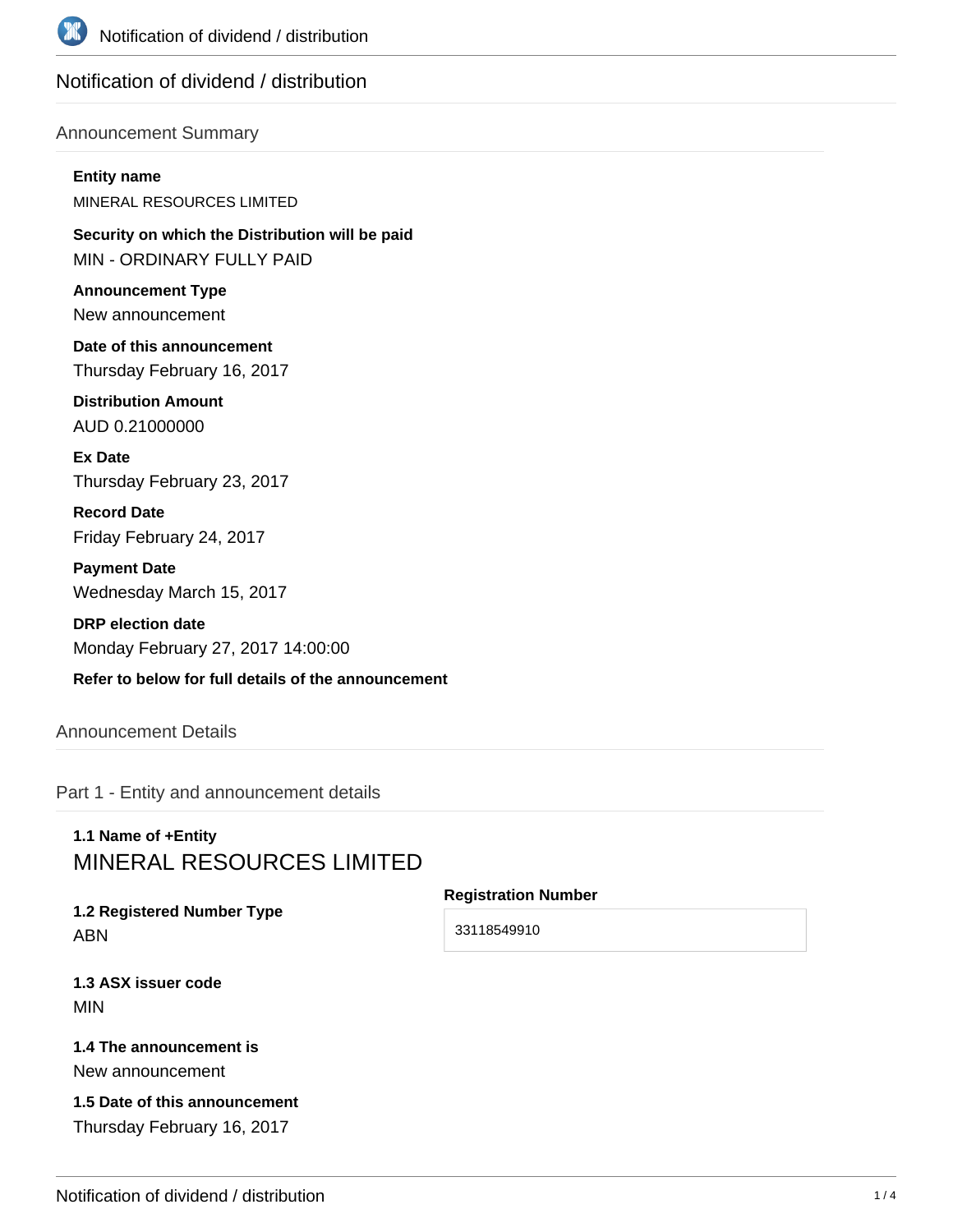

Notification of dividend / distribution

**1.6 ASX +Security Code** MIN

**ASX +Security Description** ORDINARY FULLY PAID

Part 2A - All dividends/distributions basic details

**2A.1 Type of dividend/distribution**

**Ordinary** 

**2A.2 The Dividend/distribution:** relates to a period of six months

**2A.3 The dividend/distribution relates to the financial reporting or payment period ending ended/ending (date)**

Saturday December 31, 2016

**2A.4 +Record Date** Friday February 24, 2017

**2A.5 Ex Date** Thursday February 23, 2017

**2A.6 Payment Date** Wednesday March 15, 2017

**2A.7 Are any of the below approvals required for the dividend/distribution before business day 0 of the timetable?**

- **Security holder approval**
- **Court approval**
- **Lodgement of court order with +ASIC**
- **ACCC approval**
- **FIRB approval**
- **Another approval/condition external to the entity required before business day 0 of the timetable for the dividend/distribution.**

No

**2A.8 Currency in which the dividend/distribution is made ("primary currency")** AUD - Australian Dollar

**2A.9 Total dividend/distribution payment amount per +security (in primary currency) for all dividends/distributions notified in this form** AUD 0.21000000

**2A.10 Does the entity have arrangements relating to the currency in which the dividend/distribution is paid to securityholders that it wishes to disclose to the market?** No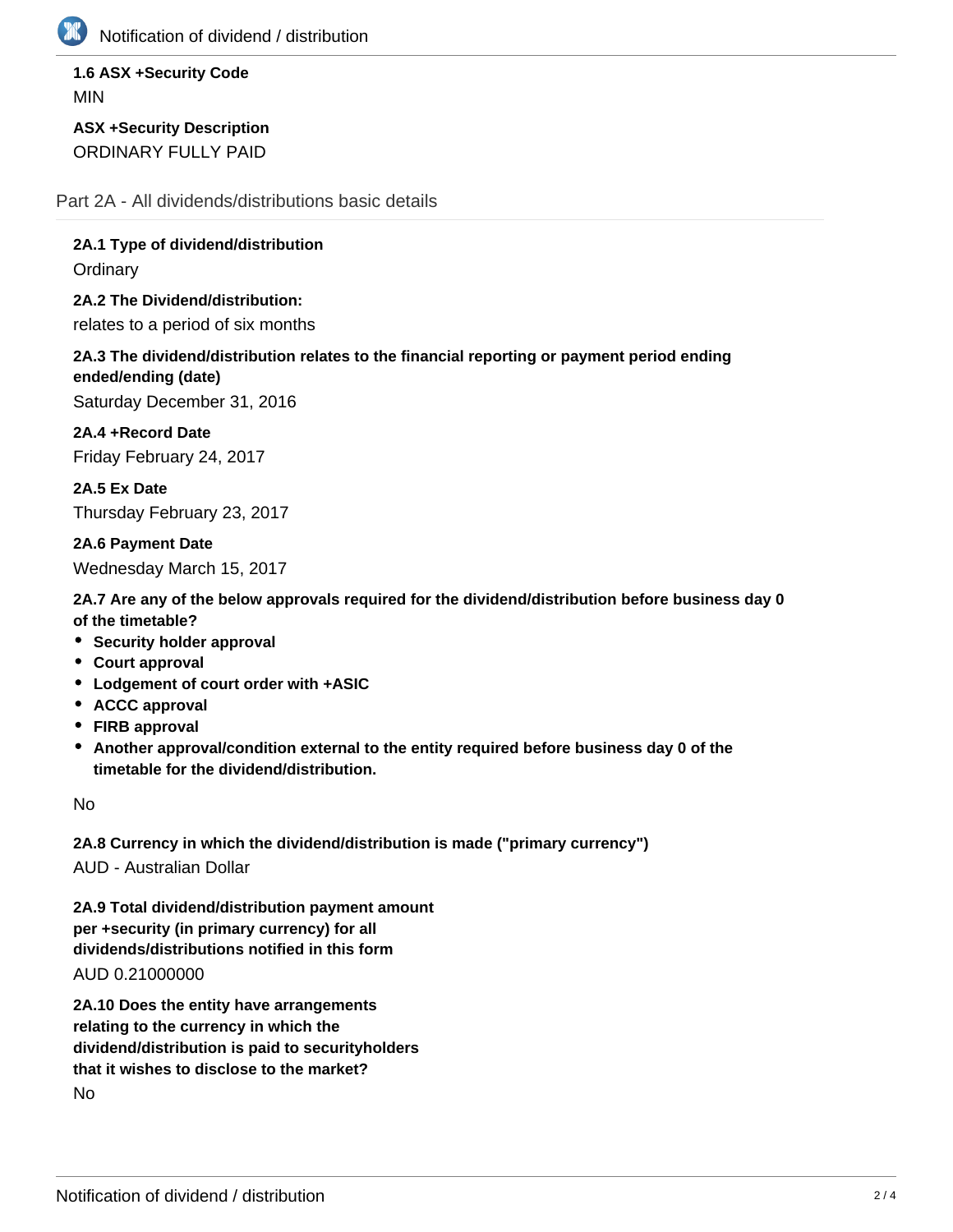| (XX)<br>Notification of dividend / distribution                                                                                                              |                                                                                      |
|--------------------------------------------------------------------------------------------------------------------------------------------------------------|--------------------------------------------------------------------------------------|
| 2A.11 Does the entity have a securities plan for<br>dividends/distributions on this +security?<br>We have a Dividend/Distribution Reinvestment<br>Plan (DRP) |                                                                                      |
| 2A.11a If the +entity has a DRP, is the DRP<br>applicable to this dividend/distribution?<br>Yes                                                              | 2A.11a(i) DRP Status in respect of this<br>dividend/distribution<br><b>Full DRP</b>  |
| 2A.12 Does the +entity have tax component<br>information apart from franking?<br>No                                                                          |                                                                                      |
| Part 3A - Ordinary dividend/distribution                                                                                                                     |                                                                                      |
| 3A.1 Is the ordinary dividend/distribution<br>estimated at this time?<br>No                                                                                  | 3A.1a Ordinary dividend/distribution estimated<br>amount per +security<br><b>AUD</b> |
| 3A.1b Ordinary Dividend/distribution amount per<br>security<br>AUD 0.21000000                                                                                |                                                                                      |
| 3A.2 Is the ordinary dividend/distribution<br>franked?<br>Yes                                                                                                | 3A.2a Is the ordinary dividend/distribution fully<br>franked?<br>Yes                 |
| 3A.3 Percentage of ordinary<br>dividend/distribution that is franked<br>100.0000 %                                                                           | 3A.3a Applicable corporate tax rate for franking<br>credit (%)<br>30.0000 %          |
| 3A.4 Ordinary dividend/distribution franked<br>amount per +security<br>AUD 0.21000000                                                                        | 3A.5 Percentage amount of dividend which is<br>unfranked<br>0.0000 %                 |
| 3A.6 Ordinary dividend/distribution unfranked<br>amount per +security excluding conduit foreign<br>income amount<br>AUD 0.00000000                           |                                                                                      |
| 3A.7 Ordinary dividend/distribution conduit<br>foreign income amount per security<br>AUD 0.00000000                                                          |                                                                                      |
| Part 4A - +Dividend reinvestment plan (DRP)                                                                                                                  |                                                                                      |
| 4A.1 What is the default option if +security holders do not indicate whether they want to<br>participate in the DRP?                                         |                                                                                      |

Do not participate in DRP (i.e. cash payment)

**4A.2 Last date and time for lodgement of election notices to share registry under DRP** Monday February 27, 2017 14:00:00

**4A.3 DRP discount rate** 0.0000 %